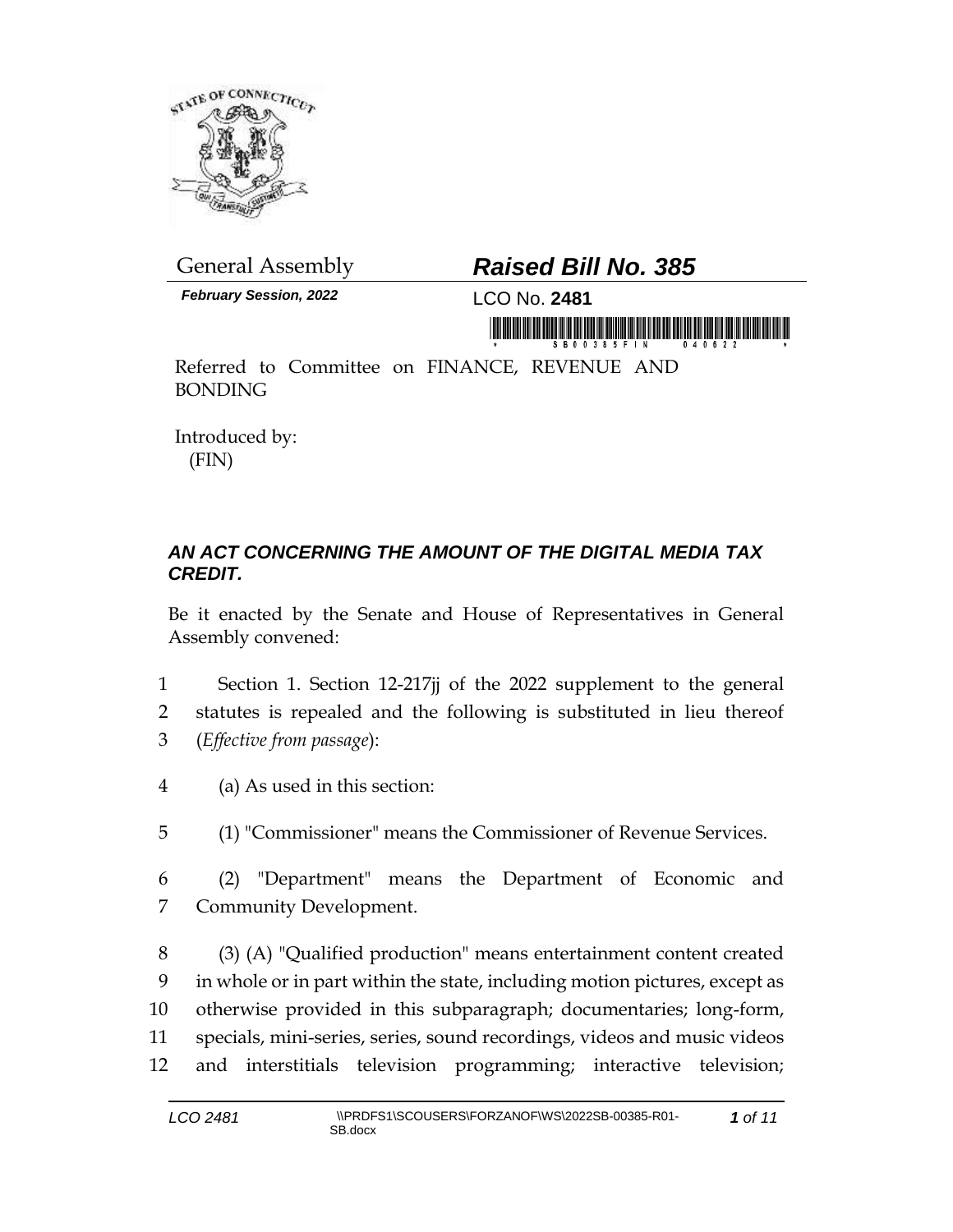relocated television production; interactive games; videogames; commercials; any format of digital media, including an interactive web site, created for distribution or exhibition to the general public; and any trailer, pilot, video teaser or demo created primarily to stimulate the sale, marketing, promotion or exploitation of future investment in either a product or a qualified production via any means and media in any digital media format, film or videotape, provided such program meets all the underlying criteria of a qualified production. For state fiscal years ending on or after June 30, 2014, "qualified production" shall not include a motion picture that has not been designated as a state-certified qualified production prior to July 1, 2013, and no tax credit voucher for such motion picture may be issued for such motion picture, except, for state fiscal years ending on or after June 30, 2015, "qualified production" shall include a motion picture for which twenty-five per cent or more of the principal photography shooting days are in this state at a facility that receives not less than twenty-five million dollars in private investment and opens for business on or after July 1, 2013, and a tax credit voucher may be issued for such motion picture.

 (B) "Qualified production" shall not include any ongoing television program created primarily as news, weather or financial market reports; a production featuring current events, other than a relocated television production, sporting events, an awards show or other gala event; a production whose sole purpose is fundraising; a long-form production that primarily markets a product or service; a production used for corporate training or in-house corporate advertising or other similar productions; or any production for which records are required to be maintained under 18 USC 2257, as amended from time to time, with respect to sexually explicit content.

 (4) "Eligible production company" means a corporation, partnership, limited liability company, or other business entity engaged in the business of producing qualified productions on a one-time or ongoing basis, and qualified by the Secretary of the State to engage in business in the state.

*of 11*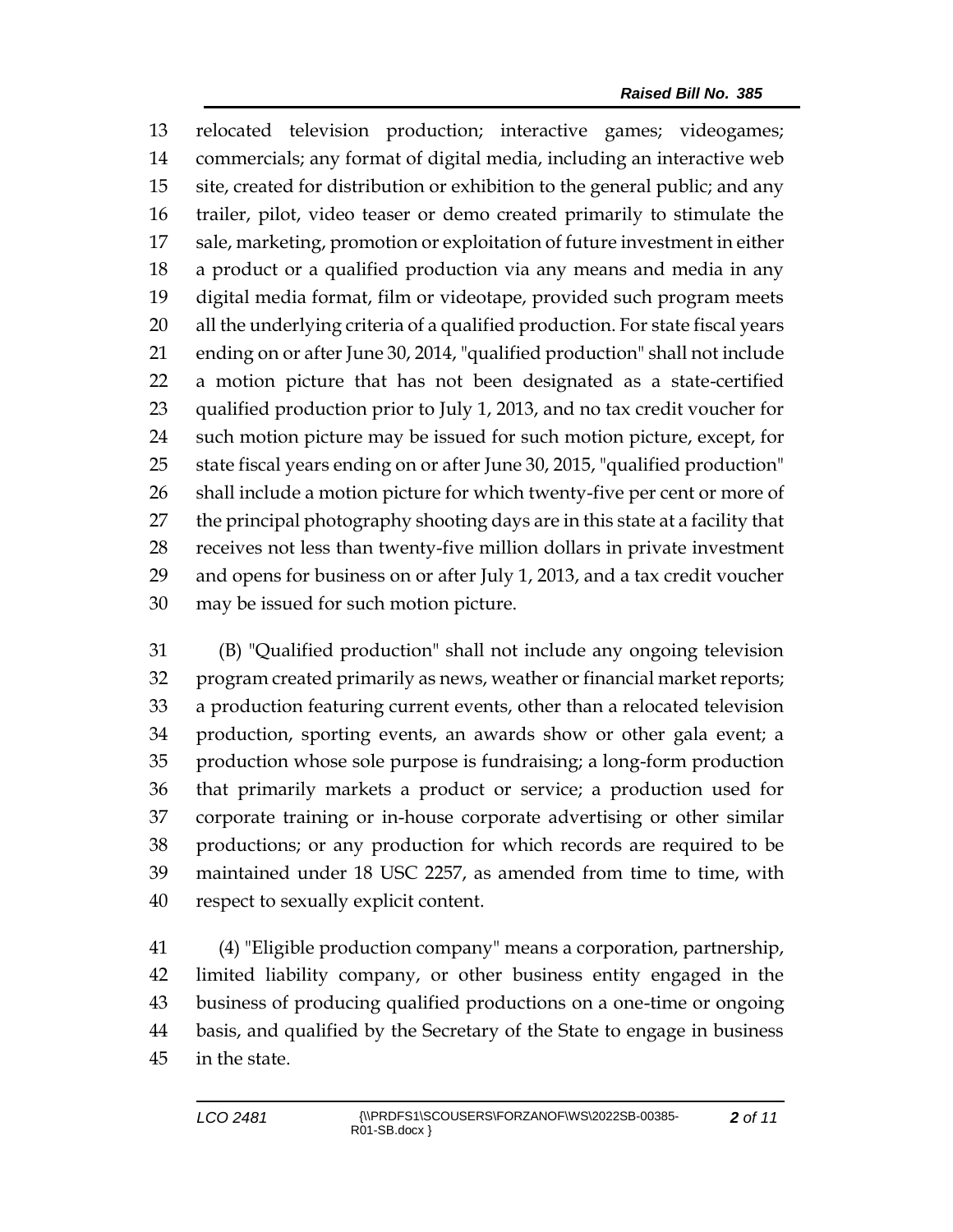(5) "Production expenses or costs" means all expenditures clearly and demonstrably incurred in the state in the preproduction, production or postproduction costs of a qualified production, including:

 (A) Expenditures incurred in the state in the form of either compensation or purchases including production work, production equipment not eligible for the infrastructure tax credit provided in section 12-217kk, production software, postproduction work, postproduction equipment, postproduction software, set design, set construction, props, lighting, wardrobe, makeup, makeup accessories, special effects, visual effects, audio effects, film processing, music, sound mixing, editing, location fees, soundstages and any and all other costs or services directly incurred in connection with a state-certified qualified production;

 (B) Expenditures for distribution, including preproduction, production or postproduction costs relating to the creation of trailers, marketing videos, commercials, point-of-purchase videos and any and all content created on film or digital media, including the duplication of films, videos, CDs, DVDs and any and all digital files now in existence and those yet to be created for mass consumer consumption; the purchase, by a company in the state, of any and all equipment relating to the duplication or mass market distribution of any content created or produced in the state by any digital media format which is now in use and those formats yet to be created for mass consumer consumption; and

 (C) "Production expenses or costs" does not include the following: (i) On and after January 1, 2008, compensation in excess of fifteen million dollars paid to any individual or entity representing an individual, for services provided in the production of a qualified production and on or after January 1, 2010, compensation subject to Connecticut personal income tax in excess of twenty million dollars paid in the aggregate to any individuals or entities representing individuals, for star talent provided in the production of a qualified production; (ii) media buys, promotional events or gifts or public relations associated with the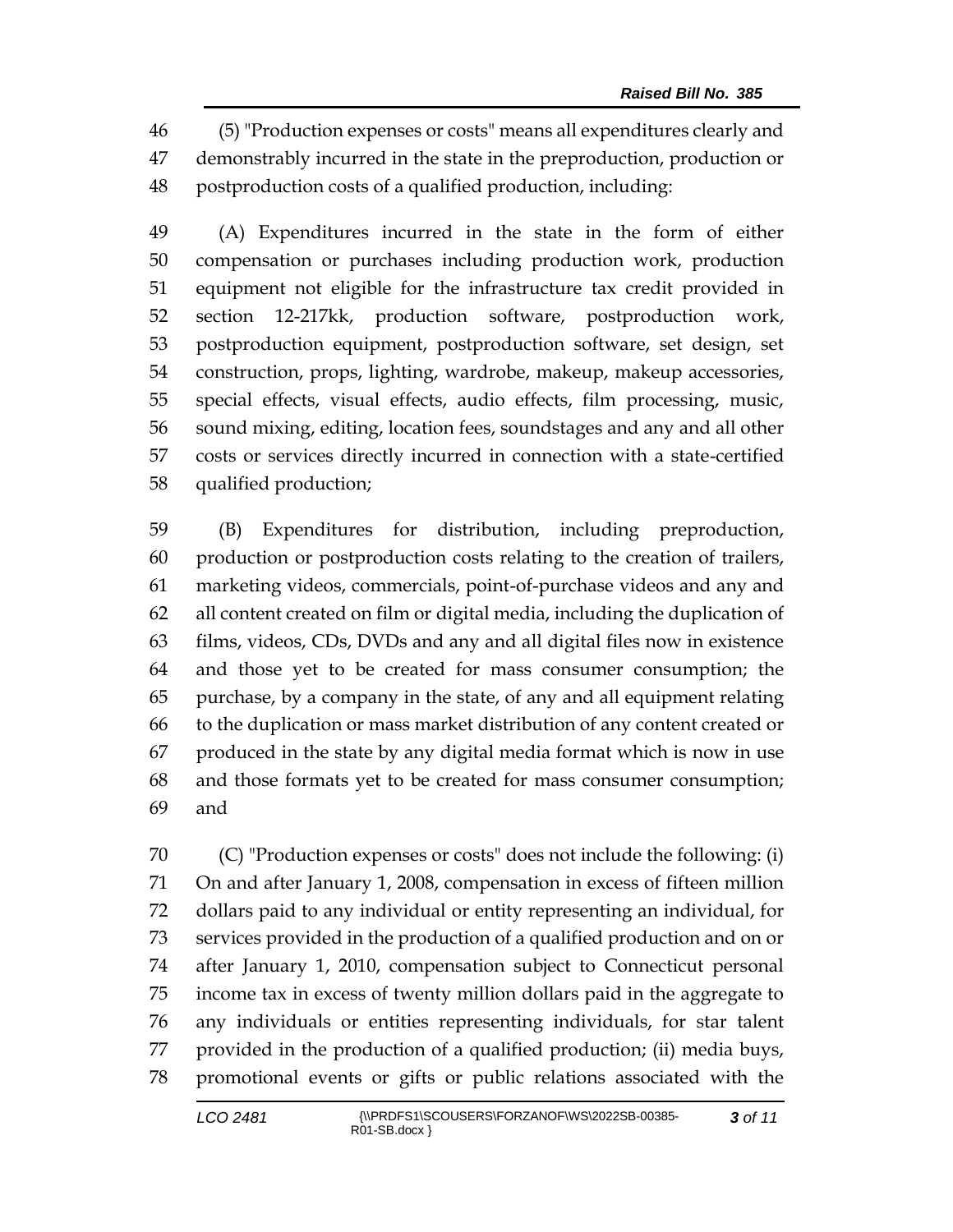promotion or marketing of any qualified production; (iii) deferred, leveraged or profit participation costs relating to any and all personnel associated with any and all aspects of the production, including, but not limited to, producer fees, director fees, talent fees and writer fees; (iv) costs relating to the transfer of the production tax credits; (v) any amounts paid to persons or businesses as a result of their participation in profits from the exploitation of the qualified production; and (vi) any expenses or costs relating to an independent certification, as required by subsection (h) of this section, or as the department may otherwise require, pertaining to the amount of production expenses or costs set forth by an eligible production company in its application for a production tax credit.

 (6) "Sound recording" means a recording of music, poetry or spoken- word performance, but does not include the audio portions of dialogue or words spoken and recorded as part of a motion picture, video, theatrical production, television news coverage or athletic event.

 (7) "State-certified qualified production" means a qualified production produced by an eligible production company that (A) is in compliance with regulations adopted pursuant to subsection (l) of this section, (B) is authorized to conduct business in this state, and (C) has been approved by the department as qualifying for a production tax credit under this section.

 (8) "Interactive web site" means a web site, the production costs of which (A) exceed five hundred thousand dollars per income year, and (B) is primarily (i) interactive games or end user applications, or (ii) animation, simulation, sound, graphics, story lines or video created or repurposed for distribution over the Internet. An interactive web site does not include a web site primarily used for institutional, private, industrial, retail or wholesale marketing or promotional purposes, or which contains obscene content.

 (9) "Post-certification remedy" means the recapture, disallowance, recovery, reduction, repayment, forfeiture, decertification or any other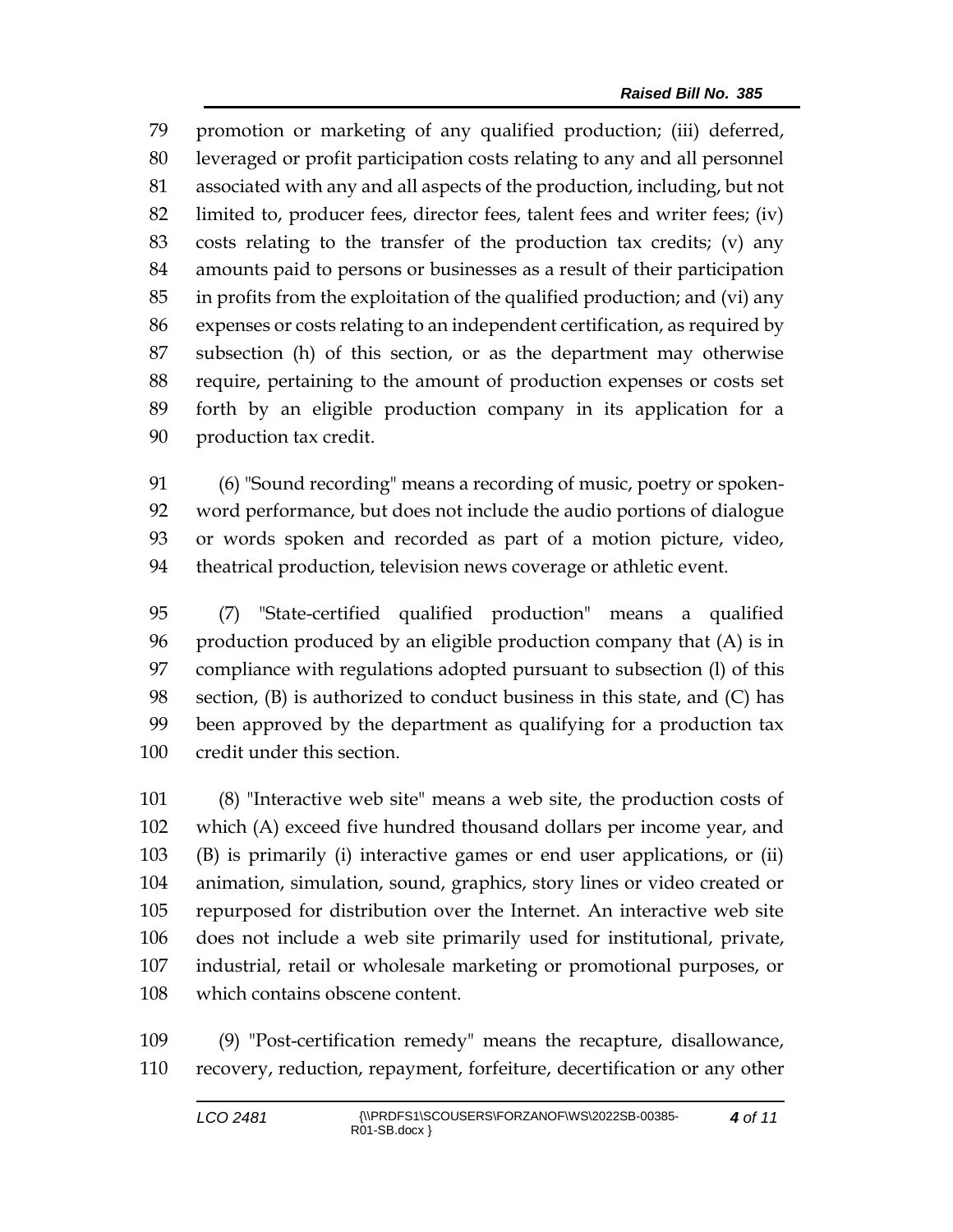remedy that would have the effect of reducing or otherwise limiting the use of a tax credit provided by this section.

 (10) "Compensation" means base salary or wages and does not include bonus pay, stock options, restricted stock units or similar arrangements.

(11) "Relocated television production" means:

 (A) An ongoing television program all of the prior seasons of which were filmed outside this state, and may include current events shows, except those referenced in subparagraph (B)(i) of this subdivision.

 (B) An eligible production company's television programming in this state that (i) is not a general news program, sporting event or game broadcast, and (ii) is created at a qualified production facility that has had a minimum investment of twenty-five million dollars made by such eligible production company on or after January 1, 2012, at which facility the eligible production company creates ongoing television programming as defined in subparagraph (A) of this subdivision, and creates at least two hundred new jobs in Connecticut on or after January 1, 2012. For purposes of this subdivision, "new job" means a full-time 129 job, as defined in section 12-217ii, that did not exist in this state prior to January 1, 2012, and is filled by a new employee, and "new employee" includes a person who was employed outside this state by the eligible production company prior to January 1, 2012, but does not include a person who was employed in this state by the eligible production company or a related person, as defined in section 12-217ii, with respect to the eligible production company during the prior twelve months.

 (C) A relocated television production may be a state-certified qualified production for not more than ten successive income years, after which period the eligible production company shall be ineligible to resubmit an application for certification.

 (b) (1) The Department of Economic and Community Development shall administer a system of tax credit vouchers within the resources,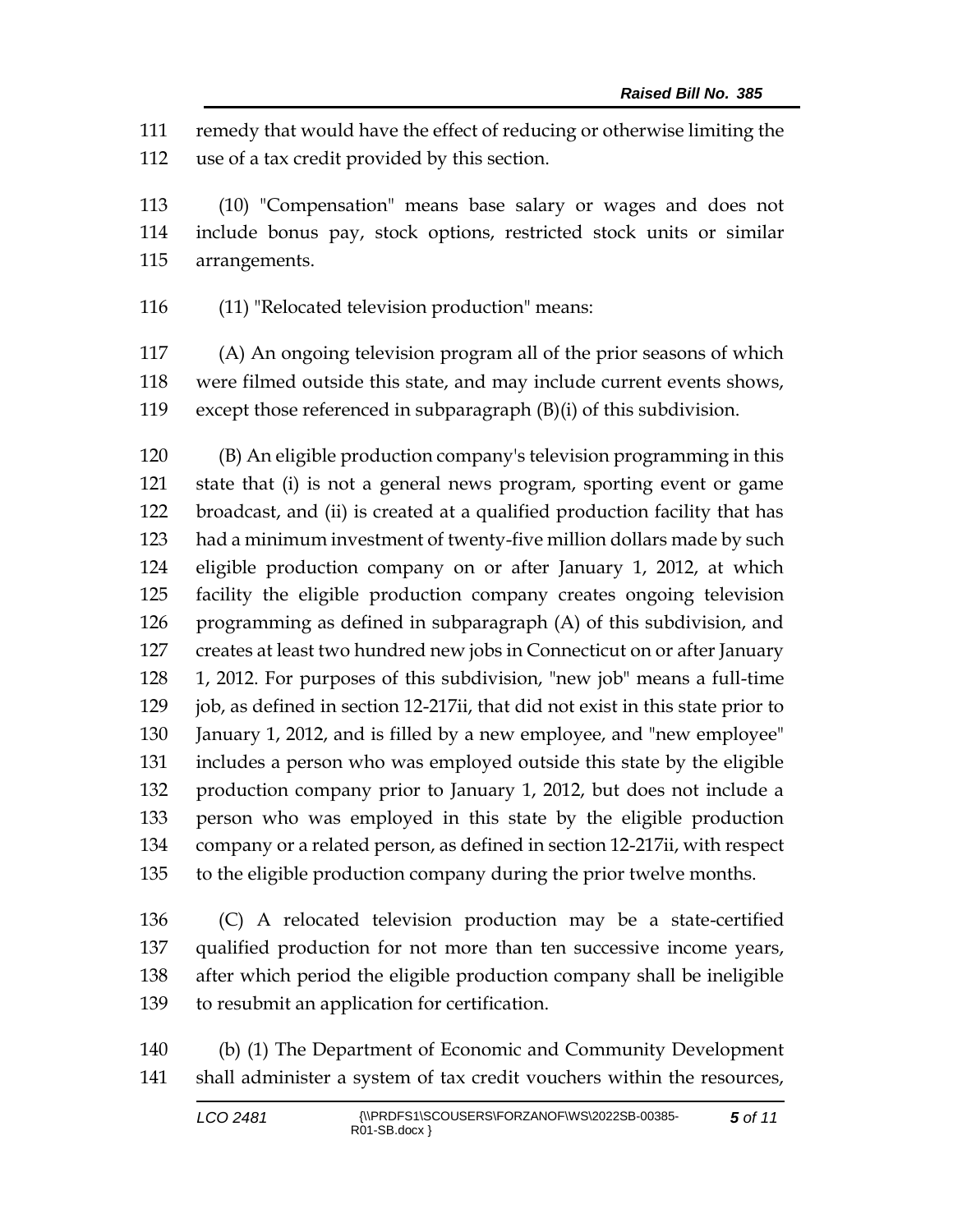requirements and purposes of this section for eligible production companies producing a state-certified qualified production in the state.

 (2) Any eligible production company incurring production expenses or costs shall be eligible for a credit (A) for income years commencing on or after January 1, 2010, but prior to January 1, 2018, against the tax imposed under chapter 207 or this chapter, (B) for income years commencing on or after January 1, 2018, but prior to January 1, 2022, against the tax imposed under chapter 207 or 211 or this chapter, and (C) for income years commencing on or after January 1, 2022, against the tax imposed under chapter 207, 211, 219 or this chapter, as follows: (i) For any such company incurring such expenses or costs of not less than one hundred thousand dollars, but not more than five hundred thousand dollars, a credit equal to ten per cent of such expenses or costs, (ii) for any such company incurring such expenses or costs of more than five hundred thousand dollars, but not more than one million dollars, a credit equal to fifteen per cent of such expenses or costs, and (iii) for any such company incurring such expenses or costs of more than one million dollars, a credit equal to thirty per cent of such expenses or costs.

 (c) No eligible production company incurring an amount of production expenses or costs that qualifies for such credit shall be eligible for such credit unless on or after January 1, 2010, such company conducts (1) not less than fifty per cent of principal photography days within the state, or (2) expends not less than fifty per cent of postproduction costs within the state, or (3) expends not less than one million dollars of postproduction costs within the state.

 (d) For income years commencing on or after January 1, 2010, no expenses or costs incurred outside the state and used within the state shall be eligible for a credit, and one hundred per cent of such expenses or costs shall be counted toward such credit when incurred within the state and used within the state.

 (e) (1) On and after July 1, 2006, and for income years commencing on or after January 1, 2006, any credit allowed pursuant to this section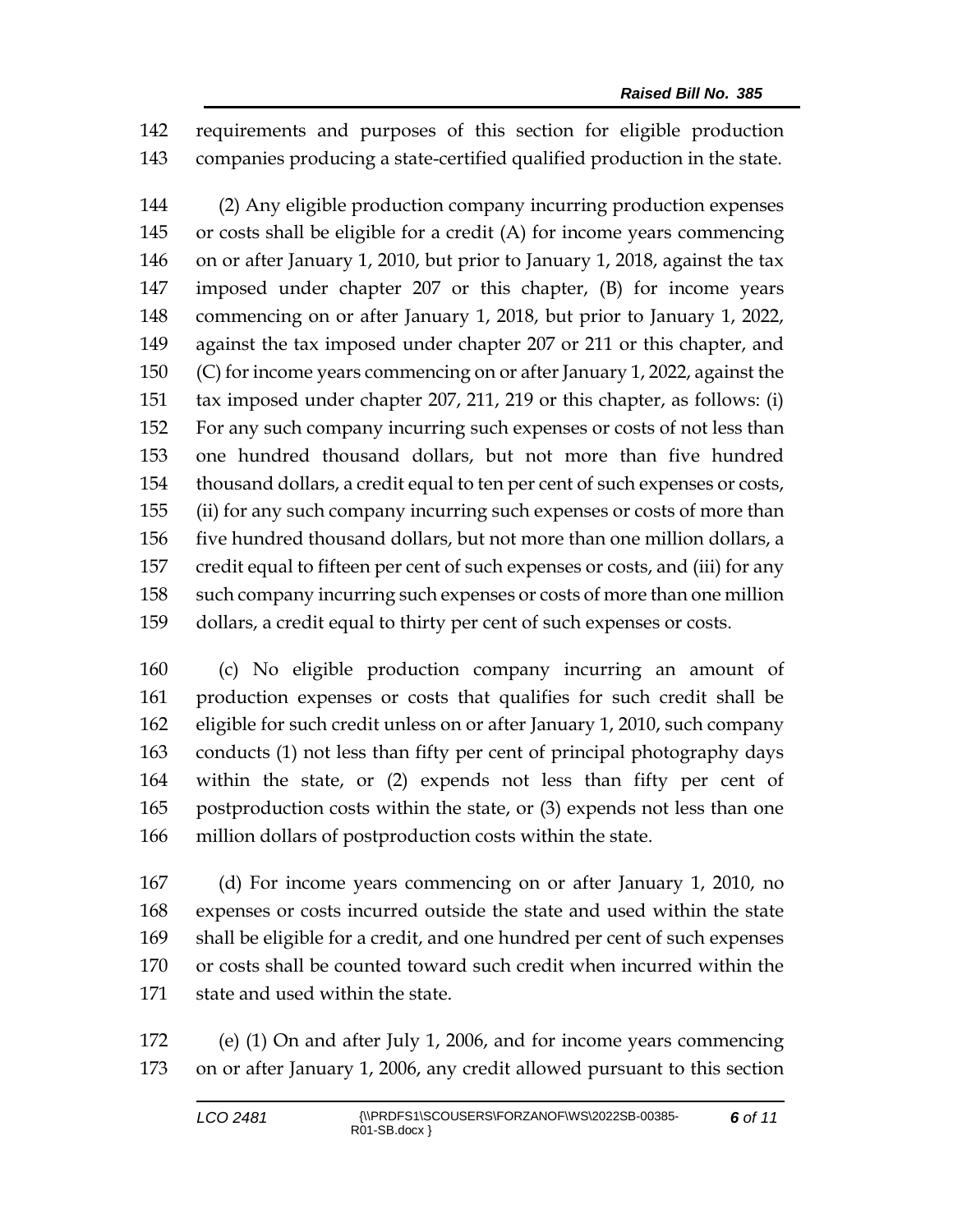may be sold, assigned or otherwise transferred, in whole or in part, to one or more taxpayers, provided (A) no credit, after issuance, may be 176 sold, assigned or otherwise transferred, in whole or in part, more than three times, (B) in the case of a credit allowed for the income year commencing on or after January 1, 2011, and prior to January 1, 2012, any entity that is not subject to tax under chapter 207 or this chapter may transfer not more than fifty per cent of such credit in any one income year, and (C) in the case of a credit allowed for an income year commencing on or after January 1, 2012, any entity that is not subject to tax under chapter 207 or this chapter may transfer not more than twenty-five per cent of such credit in any one income year.

 (2) Notwithstanding the provisions of subdivision (1) of this subsection, any entity that is not subject to tax under this chapter or chapter 207 shall not be subject to the limitations on the transfer of credits provided in subparagraphs (B) and (C) of said subdivision (1), provided such entity owns not less than fifty per cent, directly or indirectly, of a business entity, as defined in section 12-284b.

 (3) Notwithstanding the provisions of subdivision (1) of this subsection, any qualified production that is created in whole or in significant part, as determined by the Commissioner of Economic and Community Development, at a qualified production facility shall not be subject to the limitations of subparagraph (B) or (C) of said subdivision (1). For purposes of this subdivision, "qualified production facility" means a facility (A) located in this state, (B) intended for film, television or digital media production, and (C) that has had a minimum investment of three million dollars, or less if the Commissioner of Economic and Community Development determines such facility otherwise qualifies.

 (4) (A) For the income year commencing January 1, 2018, any credit that is sold, assigned or otherwise transferred, in whole or in part, to one or more taxpayers pursuant to subdivision (1) of this subsection may be claimed against the tax imposed under chapter 211 only if there is common ownership of at least fifty per cent between such taxpayer and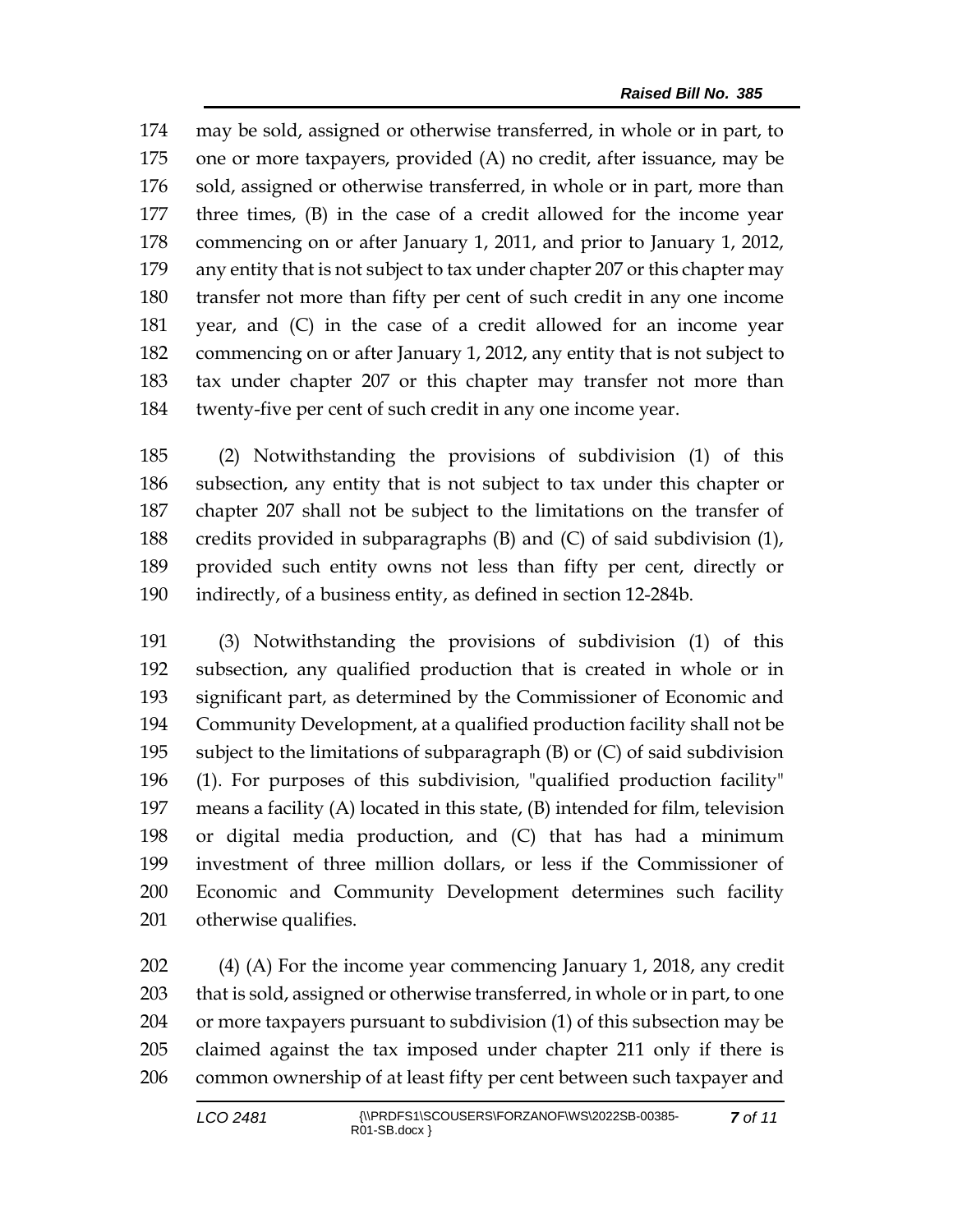the eligible production company that sold, assigned or otherwise transferred such credit. Such taxpayer may only claim ninety-two per cent of the amount of such credit entered by the department on the production tax credit voucher.

 (B) For income years commencing on or after January 1, 2019, any credit that is sold, assigned or otherwise transferred, in whole or in part, to one or more taxpayers pursuant to subdivision (1) of this subsection, which credit is claimed against the tax imposed under chapter 211, shall be subject to the following limits:

 (i) The taxpayer may only claim ninety-five per cent of the amount of such credit entered by the department on the production tax credit voucher; and

 (ii) If there is common ownership of at least fifty per cent between such taxpayer and the eligible production company that sold, assigned or otherwise transferred such credit, such taxpayer may only claim ninety-two per cent of the amount of such credit entered by the department on the production tax credit voucher.

 (5) For income years commencing on or after January 1, 2022, any credit that is claimed against the tax imposed under chapter 219 shall be subject to the following limits:

 (A) Any credit that is sold, assigned or otherwise transferred, in whole or in part, to one or more taxpayers pursuant to subdivision (1) of this subsection may be claimed against the tax imposed under chapter 230 219 only if there is common ownership of at least fifty per cent between such taxpayer and the eligible production company that sold, assigned or otherwise transferred such credit; and

 (B) The eligible production company or taxpayer claiming the credit against the tax imposed under chapter 219 may only claim **[**seventy- eight**]** ninety-two per cent of the amount of such credit entered by the department on the production tax credit voucher.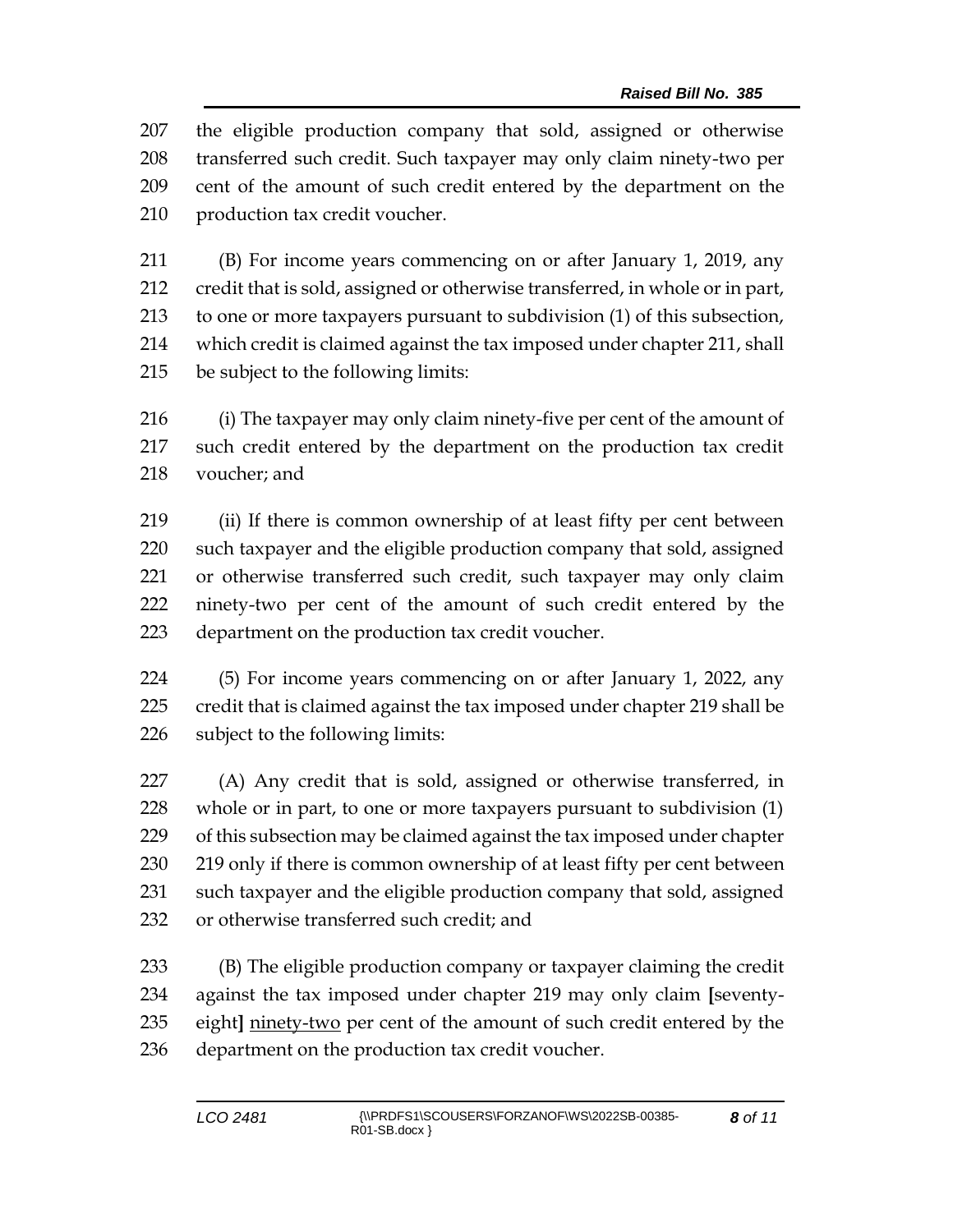237 (f) (1) On and after July 1, 2006, and for income years commencing on or after January 1, 2006, but prior to January 1, 2015, all or part of any such credit allowed under this section may be claimed against the tax imposed under chapter 207 or this chapter for the income year in which the production expenses or costs were incurred, or in the three immediately succeeding income years.

 (2) For production tax credit vouchers issued on or after July 1, 2015, but prior to January 1, 2018, all or part of any such credit may be claimed against the tax imposed under chapter 207 or this chapter, for the income year in which the production expenses or costs were incurred, or in the five immediately succeeding income years.

 (3) For production tax credit vouchers issued on or after July 1, 2018, but prior to January 1, 2022, all or part of any such credit may be claimed against the tax imposed under chapter 207 or 211 or this chapter, for the income year in which the production expenses or costs were incurred, or in the five immediately succeeding income years.

 (4) For production tax credit vouchers issued on or after January 1, 2022, all or part of any such credit may be claimed against the tax imposed under chapter 207, 211, 219 or this chapter, for the income year in which the production expenses or costs were incurred, or in the five immediately succeeding income years.

 (g) Any production tax credit allowed under this section shall be nonrefundable.

 (h) (1) An eligible production company shall apply to the department 261 for a tax credit voucher on an annual basis, but not later than ninety days after the first production expenses or costs are incurred in the production of a qualified production, and shall provide with such application such information as the department may require to determine such company's eligibility to claim a credit under this section. No production expenses or costs may be listed more than once for purposes of the tax credit voucher pursuant to this section, or pursuant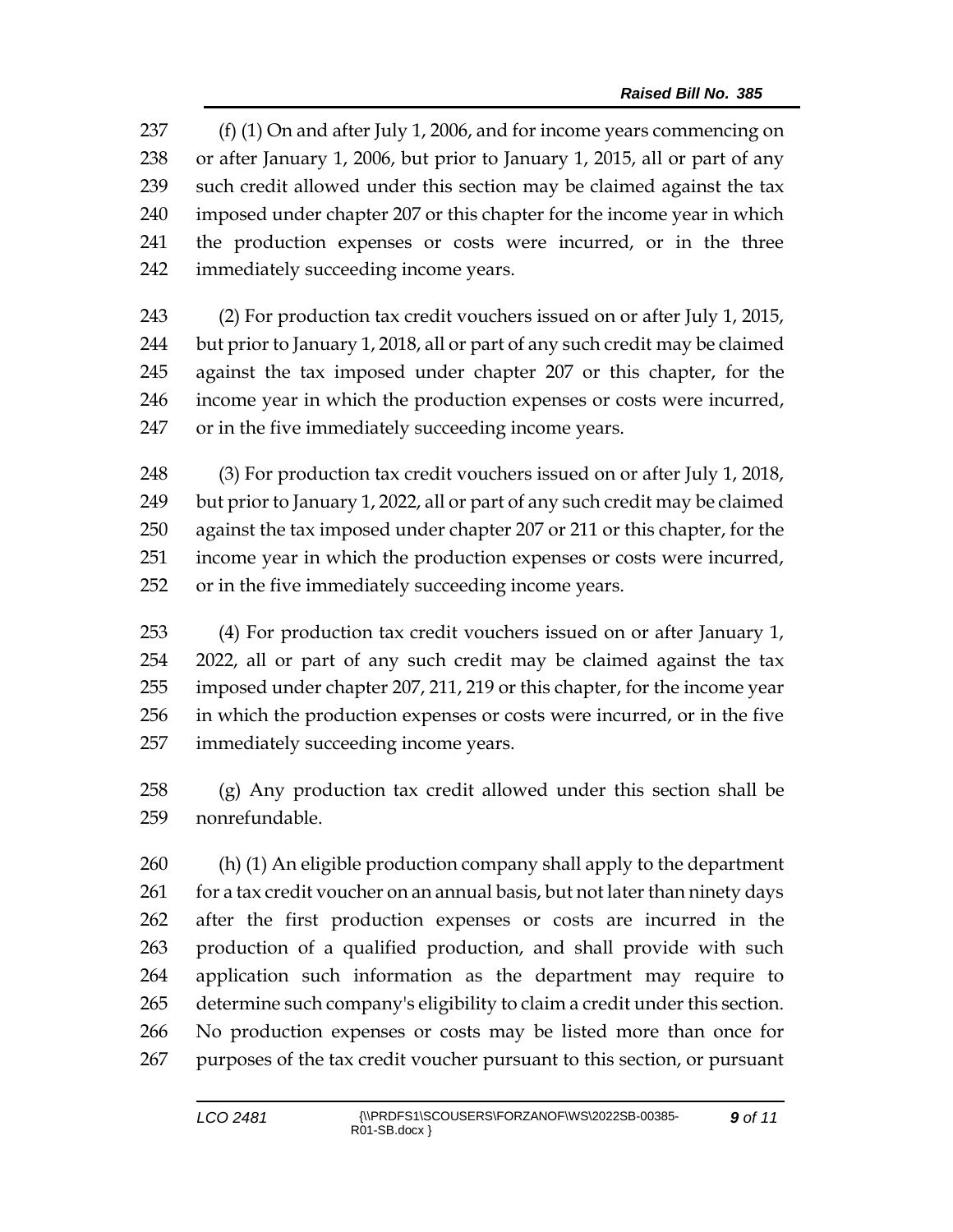to section 12-217kk or 12-217*ll*, and if a production expense or cost has been included in a claim for a credit, such production expense or cost may not be included in any subsequent claim for a credit.

 (2) Not later than ninety days after the end of the annual period, or after the last production expenses or costs are incurred in the production of a qualified production, an eligible production company shall apply to the department for a production tax credit voucher, and shall provide with such application such information and independent certification as the department may require pertaining to the amount of such company's production expenses or costs. Such independent certification shall be provided by an audit professional chosen from a list compiled by the department. If the department determines that such company is eligible to be issued a production tax credit voucher, the department shall enter on the voucher the amount of production expenses or costs that has been established to the satisfaction of the department and the amount of such company's credit under this section. The department 284 shall provide a copy of such voucher to the commissioner, upon request.

 (3) The department shall charge a reasonable administrative fee sufficient to cover the department's costs to analyze applications submitted under this section.

 (i) If an eligible production company sells, assigns or otherwise transfers a credit under this section to another taxpayer, the transferor and transferee shall jointly submit written notification of such transfer to the department not later than thirty days after such transfer. If such transferee sells, assigns or otherwise transfers a credit under this section to a subsequent transferee, such transferee and such subsequent transferee shall jointly submit written notification of such transfer to the department not later than thirty days after such transfer. The notification after each transfer shall include the credit voucher number, the date of transfer, the amount of such credit transferred, the tax credit balance before and after the transfer, the tax identification numbers for both the transferor and the transferee, and any other information required by the department. Failure to comply with this subsection will